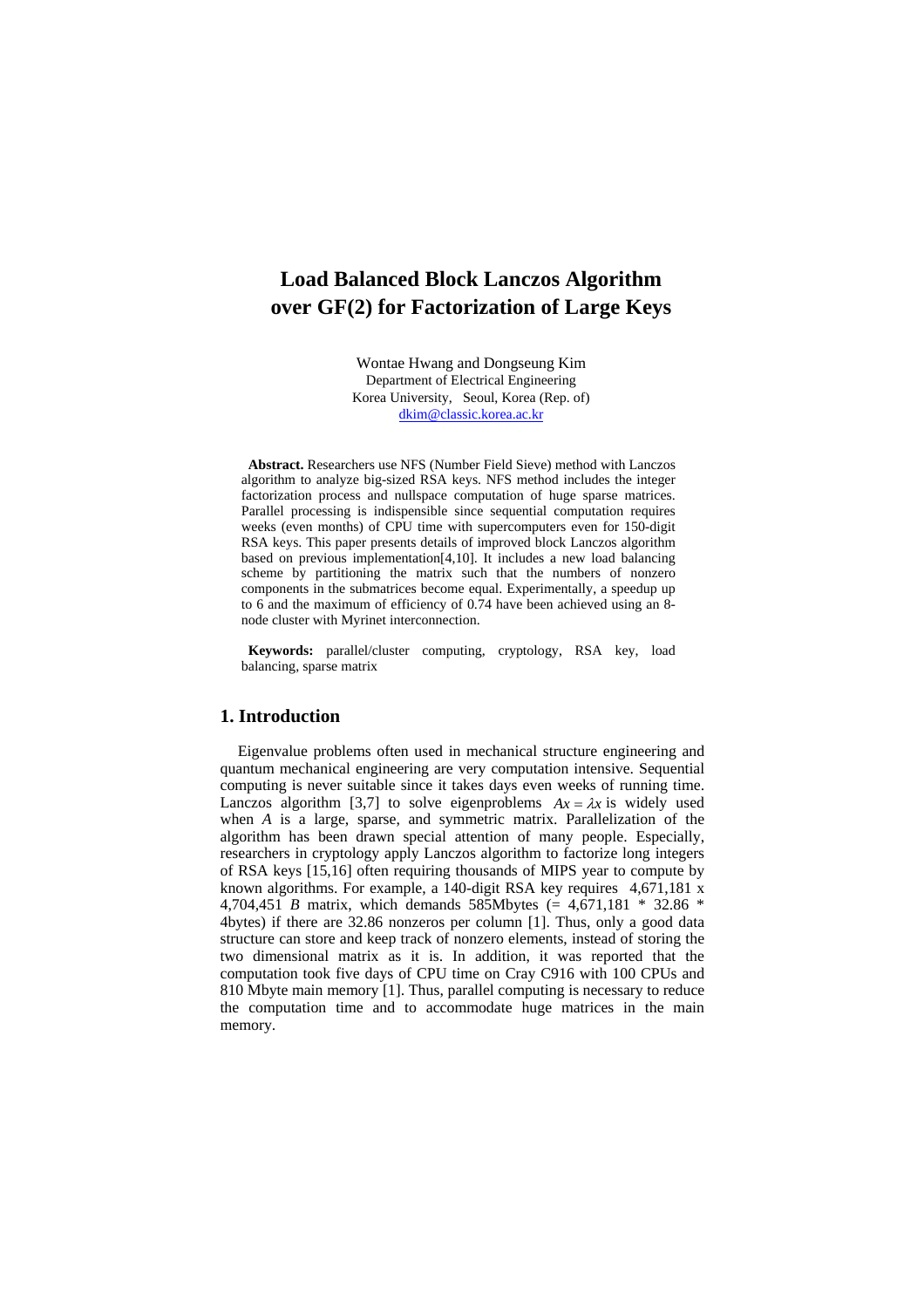This paper presents a parallel block Lanczos algorithm over GF(2) for the factorization by NFS(number field sieve) method [1]. The algorithm is to achieve efficient parallelization and load balanced data partitioning. Naive partitioning by allocating an equal number of rows/columns of the matrices to each processor results in uneven work load among processors, due to uneven allocation of nonzeros in the sparse matrix. By rearranging rows, we distribute even work load to all processors, and obtain improved performance. In addition, we develop a parallel program with proper group communication scheduling for minimizing communication overhead on distributed- memory parallel machine like a cluster computer.

#### **2. Factorization of a Large Integer by NFS Algorithm**

Recent RSA challenge [2,16-18] shows how difficult and complex the factoring problems are, such as a 120-digit key solved in 1993 and a 193 digit key in 2005. The analytical CPU times to solve the keys are impractically long even with today's very high performance computer. Many of the successful results are know to adopt NFS algorithm [8,9].

To factorize a number *N*, NFS algorithm finds ( *X* ,*Y* ) integer pairs satisfying the following relationship:

 $X^2 \equiv 1 \pmod{N}$ ,  $Y^2 \equiv 1 \pmod{N}$ , and  $gcd(XY, N) = 1$  (1) where *gcd* represents the greatest common divisor. The reason of finding such ( $X, Y$ ) pairs comes from the fact that  $gcd(X - Y, N)$  is a factor of *N* [10]. In finding all pairs of *X* and *Y*, the algorithm starts to find integer pairs of  $(a,b)$  that satisfies  $a \equiv b \pmod{N}$ , where *a* and *b* are either squares or a square times of a smooth number. A number *M* is called smooth with respect to a bound  $\delta$  if its prime factors are under the bound  $\delta$ .

From the set *S* consisting of  $(a_i, b_i)$ ,  $1 \le i \le k$ , we need to find nonempty subsets *S'* such that for some integer *K*

$$
\prod_{(a,b)\in S'} a \prod_{(a,b)\in S'} b = K^2
$$

Then, the product of the  $a$ 's and  $b$ 's can be written in quadratic form like (1) above.

Let *B* be a matrix of size  $n_1 \times n_2$  where the elements are equal to the exponent *modulo* 2 of the prime factors.  $n_1$  is the number of prime factors of *a* and *b*, and  $n_2$  is the total number of pairs found during the sieving phase.

Now, observe that finding pairs  $(X, Y)$  to satisfy  $(1)$  is equivalent to choosing a set of columns from the matrix  $B$ . Whether or not selecting a column is represented by a vector of size  $n<sub>2</sub>$  in which 1 is marked at the corresponding component if the column is selected, 0 otherwise. Thus, the subsets  $S'$  are obtained by finding the nullvectors  $x$  satisfying the relation  $Bx \equiv 0 \pmod{2}$ .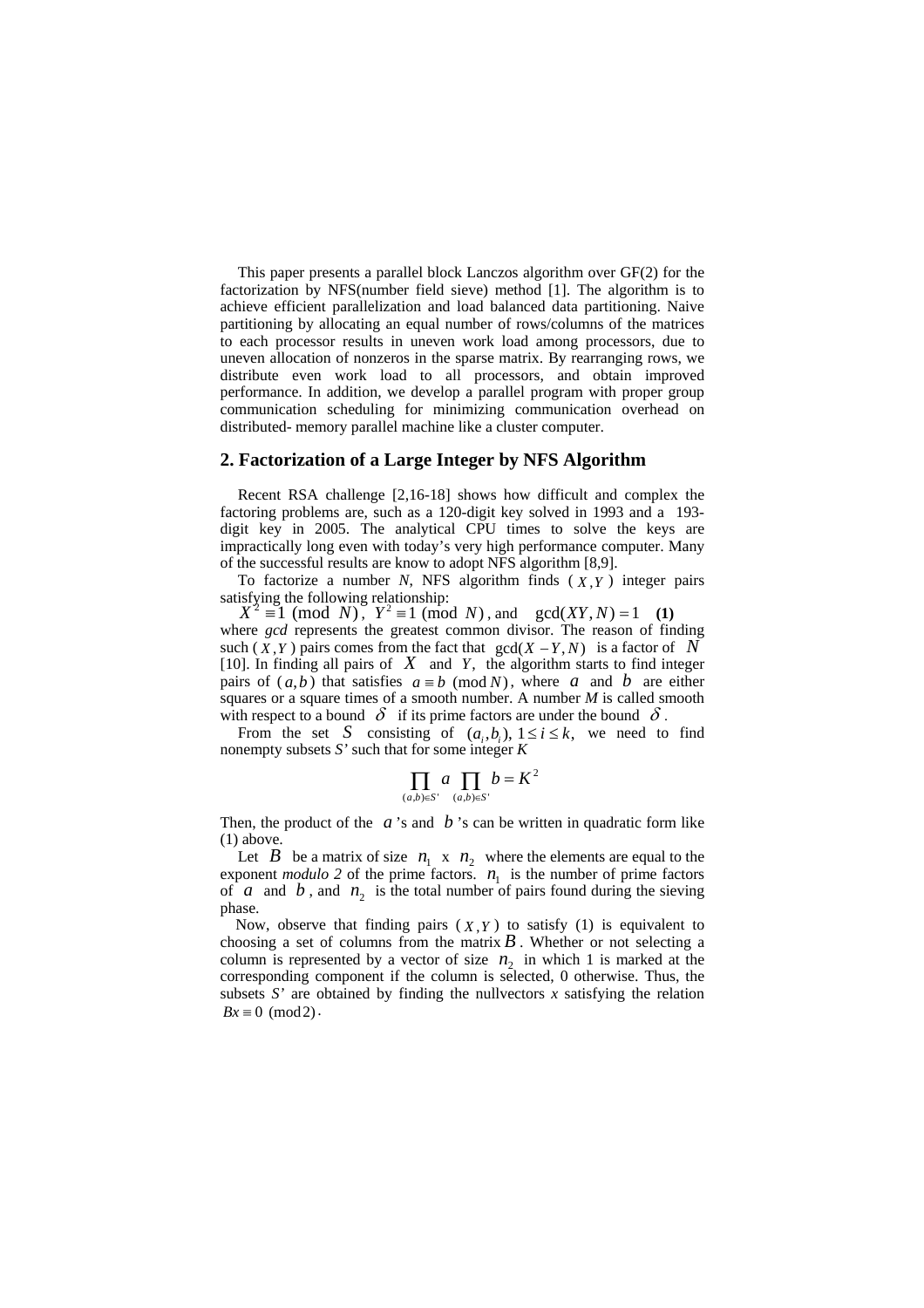# **3. Lanczos Algorithm of Finding Nullspace of**  $Bx = 0$

NFS finds solutions of the equation  $Bx = 0$  where *B* and *x* are an  $n_1 \times n_2$  matrix and an  $n_2 \times 1$  vector, respectively. In the factoring application, many elements of  $B$  are zeros, thus  $B$  is a sparse matrix. Numerous methods are devised to solve it including Gaussian elimination. Conjugate Gradient(CG) and Lanczos algorithm are known suitable for such a sparse *B* matrix [3,5]. Since Lanczos algorithm requires a symmetric matrix, a new symmetric matrix  $A = B^T B$  is generated. All the solutions of  $Bx = 0$  also satisfy the relation of  $Ax = 0$  in this case. Extended version of the algorithm is called block Lanczos algorithm, which finds *N* vectors at a time. Practically, *N* is chosen as the word size of a computer used. Detailed derivation and theoretical background can be found in [3,10].

The block Lanczos algorithm [4,10] has been developed for the factorization. Our implementation was based on the algorithm in [4], shown in Figure 1. Especially, for the solution of NFS, the number space is limited to  $\overline{Z}_2 = \{0,1\}$  of GF(2), thus, the matrices *A* and *B* consist of 0s and 1s, and numerical computation can be converted to logical operations.

Time complexity of the algorithm is introduced now. Let *d* be the average count of nonzeros per column in *C*. We assume that  $n = n_1 \approx n_2$ for simplicity. Since we are dealing with matrices of big columns and rows, it is not unusual that  $n_1, n_2 >> N$  where N is the word size of the computer for parallel bitwise computation to be explained later. Let *m* denote the number of iterations of the block Lanczos algorithm, which is approximately  $m = n/N$  [10]. The overall time complexity is obtained as [10]

$$
T_{Block\text{ }Lanczos} \approx O(m(nd)) + O(m(nN))
$$

Since  $n \gg N$  and  $m = n/N$ , the complexity of the algorithm is

$$
T_{BlockLanczos} = O(\frac{n^2d}{N}) + O(n^2).
$$
 (2)

#### **4. Parallel Block Lanczos Algorithm**

Parallel block Lanczos algorithm is established by including bit-parallel operations of the matrix computation, data partitioning with proper communication, and work load balancing to achieve greatest utilization of the computing resources.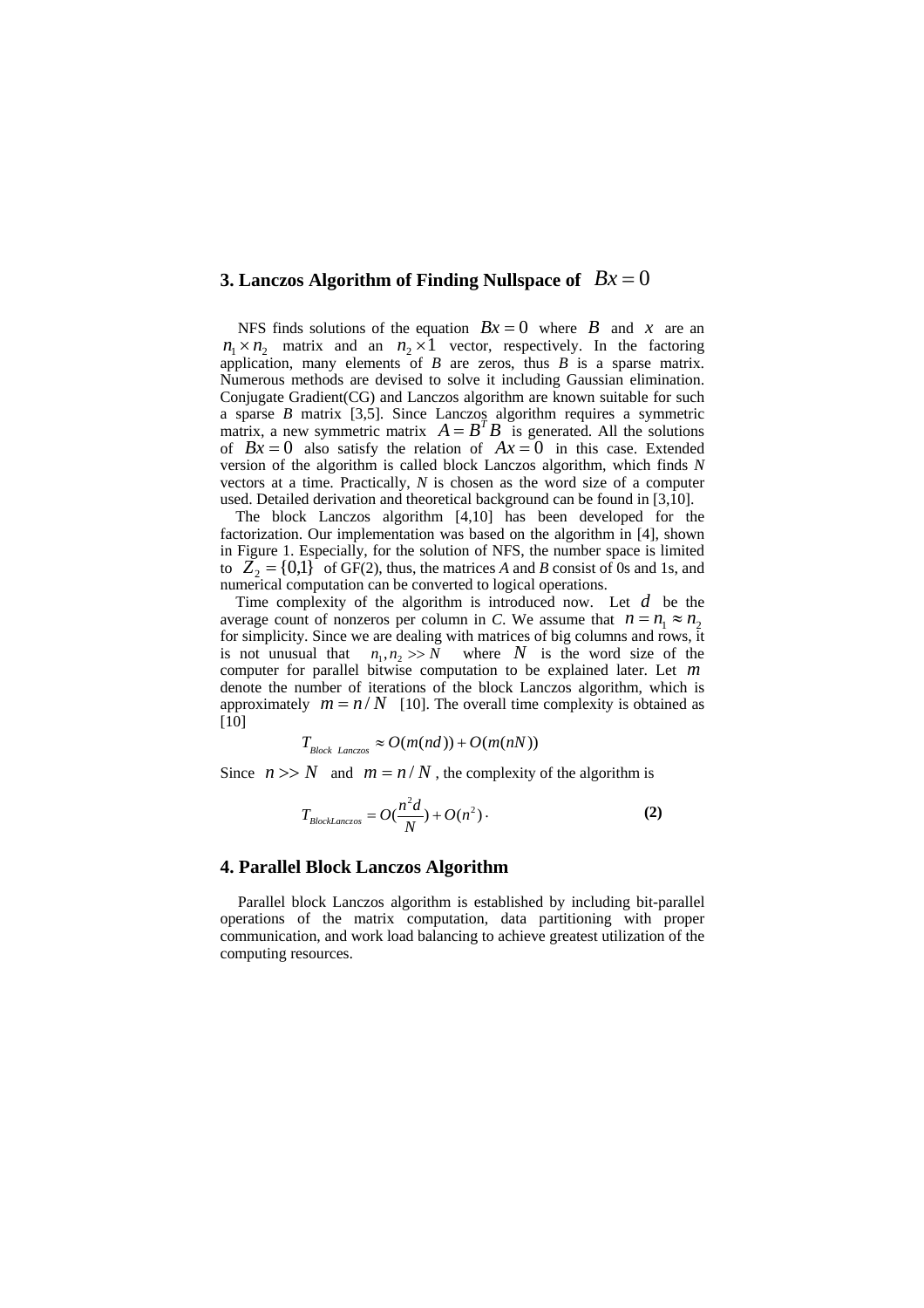#### **4.1 Bit-Parallel Operations by Logical Operations**

If the values in the matrix computation are restricted to  $\{0,1\}$  under  $GF(2)$ , the matrix computation can be done by simple logical operations such as AND and XOR(exclusive-or). Computation under GF(2) of multiplication and addition/subtraction can be performed by logical operations AND(&) and  $XOR(\wedge)$ . Multiple logical values can be computed simultaneously by packing them into one word and such bitwise operations speeds up by *N* times with better use of the main memory assuming an  $N$  -bit vector is stored in one integer word.

The matrix of *E = CD* can be found by computing their *inner products*. In the parallel Lanczos algorithm, *outer products* instead of inner products are computed and added to the corresponding *E*-components, until the complete results of the multiplication are found as shown below.

$$
E = \sum_{k=1}^{m} c_k \cdot d_k
$$

where  $c_k$  and  $d_k$  represent vectors composed of the  $k$  th column of  $C$ and the  $\hat{k}$  th row of *D*, respectively. While the cost is the same as the inner product method, the computation of outer product in each stage can be done *in parallel* as summarized in Figure 2 [4].

#### **4.2 Data Partitioning and Interprocessor Communication**

Parallel algorithm shown in Figure 1 has been developed that consists of a few types of parallelization with associated group communication, depending on the matrix and vector involved as described below. After the partitioning and allocation of matrix to processors, data residing in separate processors are frequently needed. The broadcast, reduce, scatter, and so on in the algorithm are functions for the group communication.

| Input: $B_{part}$ : $(n_1/nprocs) \times n_2$ , $Y: n_2 \times N$                                                                                                                                                                             |
|-----------------------------------------------------------------------------------------------------------------------------------------------------------------------------------------------------------------------------------------------|
| Output: $X$ and $V_m$                                                                                                                                                                                                                         |
| Initialize:                                                                                                                                                                                                                                   |
|                                                                                                                                                                                                                                               |
| $W^{\text{inv} \quad N \times N}_{-2} = W^{\text{inv}}_{-1} = 0 \, ; \, \, (V^{n2 \times N}_{T})_{part} = (V_{-1})_{part} = 0 \, ; \, BV^{(n1/nprocs) \times N}_{-1 part} = 0 \, ; \, SS_{-1}^{T^{-2} N \times N} = I_N \, ; \, X_{part} = 0$ |
| Broadcast(Y)                                                                                                                                                                                                                                  |
| $V_{0some} = (B_{part})^T * (B_{part} * Y);$                                                                                                                                                                                                  |
| $V_0$ =Reduce( $V_{0, \text{some}}$ ); $V_{0, \text{part}}$ =Scatter( $V_0$ )                                                                                                                                                                 |
| <i>Broadcast</i> ( $V_0$ )                                                                                                                                                                                                                    |
| $(BV_0)_{part} = B_{part} * V_0$                                                                                                                                                                                                              |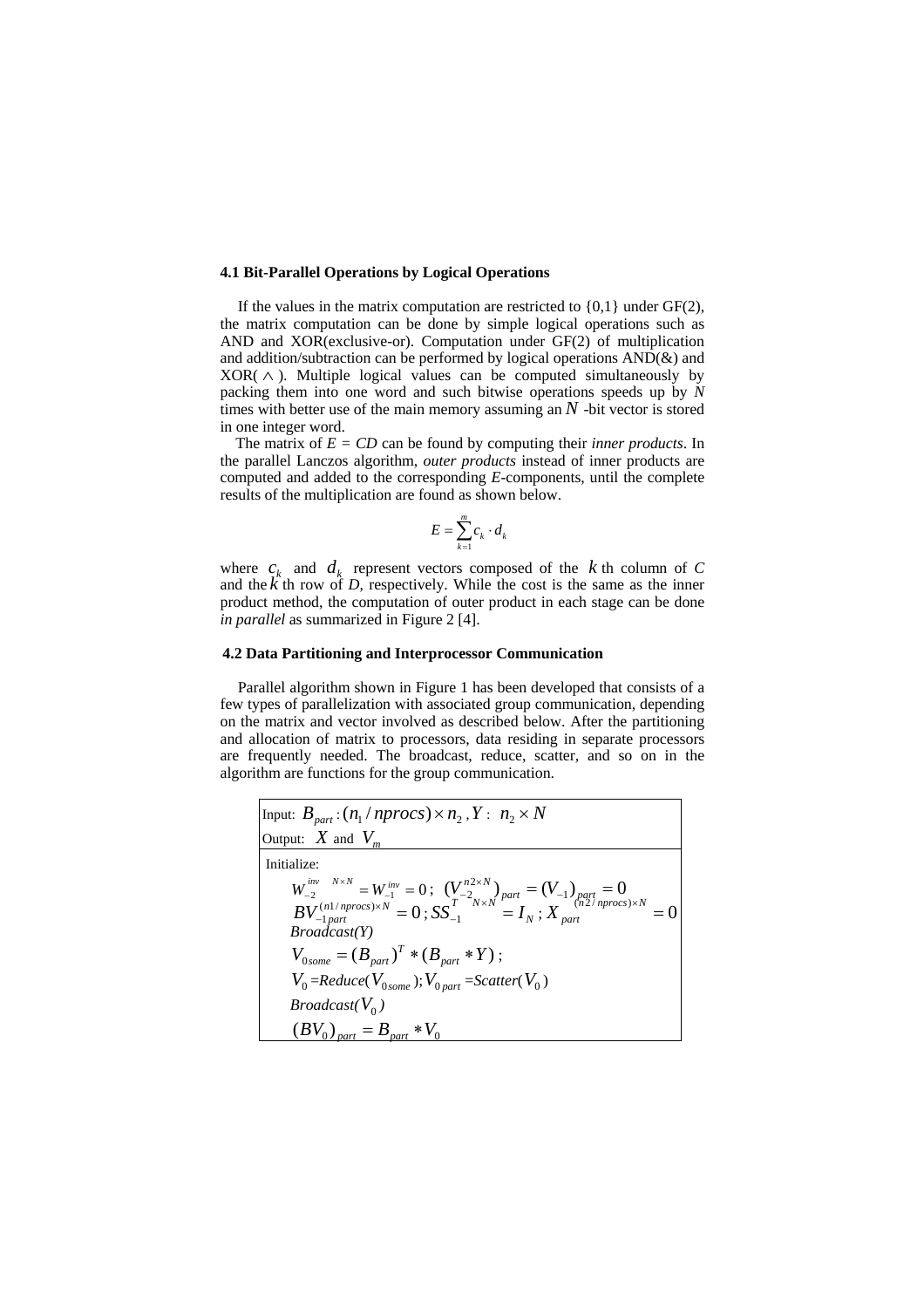$(Cond_0^{N\times N})_{some}=(BV_{0\,part})^T*(BV_0)_{part}$  $(Cond<sub>0</sub>)$  =Reduce( $(Cond<sub>0</sub>)<sub>some</sub>$ )  $i = 0$ While  $Cond_i \neq 0$  do  $if(node==0)$  $[W_i^{inv}, SS_i^T]$  = generateMatrixWandS( $Cond_i, SS_{i-1}^T, N, i$ )  $Reduce((V_{ipart})^T * V_{0\,part})$ ) *Broadcast*( $W_i^{inv} * (V_i^T * V_0)$ *i*  $V_i^{inv} * (V_i^T * V_0)$  $X_{part} = X_{part} + V_{ipart} * (W_i^{inv} * (V_i^T * V_0))$ *i*  $\hat{p}_{part} = X_{part} + V_{ipart} * (W_i^{inv} * (V_i^T)^*)$ *ipart T*  $(B^T B V_i)_{some} = (B_{part})^T * B V_i$  $B^T B V_i = Reduce((B^T B V_i)_{some})$ *Broadcast*( $B^T B V_i$ )  $C^{N\times N}$  = Reduce( $(BV_{ipart})^T*(B_{part}*(B^T B V_i))$  $BV_{ipart}^T$  \*  $(B_{part}^T * (B^T BV_i))$ if(node==0) {  $K_i^{N \times N} = C^{N \times N} * SS_i^T + Cond_i$  $K_i^{N \times N}$  =  $C^{N \times N}$  \*  $SS_i^T$  + Cond  $\frac{1}{i}^{N} = I_N - W_i^{inv}(K_i)$  $D_{i+1}^{N\times N} = I_N - W_i^{inv}(K)$  $T_1^{\times N} = W_{i-1}^{inv}(Cond_i * SS_i^T)$  $i$   $\sim$   $\omega_i$ *inv*  $E_{i+1}^{N \times N} = W_{i-1}^{inv}(Cond_i * SS_i^T)$ <br>  $E_{i}^{N \times N} = W_{i}^{inv}(I - Grad_i * W_{i}^{inv}(V_i) \setminus C_i^T)$  $i-1$ <sup> $j\omega$ </sup> $i$ *inv*  $N$   $\sim$   $\alpha$  $\mu_{i-1}$   $\cdot$   $\alpha$ <sub>i</sub> *inv*  $F_{i+1}^{N \times N} = -W_{i-1}^{inv}(I_N - Cond_{i-1} * W_{i-1}^{inv})(K_{i-1})SS_i^T$  } *Broadcast*( $SS_i^T$ ); *Broadcast*( $D_{i+1}$ ) *Broadcast*( $E_{i+1}$ ); *Broadcast*( $F_{i+1}$ )  $(V_{i+1})_{part} = (B^T B V_i)_{part} * S S_i^T + (V_i)_{part} * D_{i+1}$  $+(V_{i+1})_{part}*E_{i+1}+(V_{i-2})_{part}*F_{i+1}$  $V_{i+1}$ =*Gather*( $(V_{i+1})_{part}$ ) *Broadcast*( $V_{i+1}$ )  $(BV_{i+1})_{part} = B_{part} * V_{i+1}$  $(Cond_i)_{some} = ((BV_{i+1})_{part})^T * (BV_{i+1})_{part}$  $Reduce((Cond_i)_{some})$  $i = i + 1$ if(node==0)  $V_m = V_i$  $X = Gather(X_{part})$ Return  $X$  and  $V_n$ 

Figure 1. The pseudo code of parallel Block Lanczos algorithm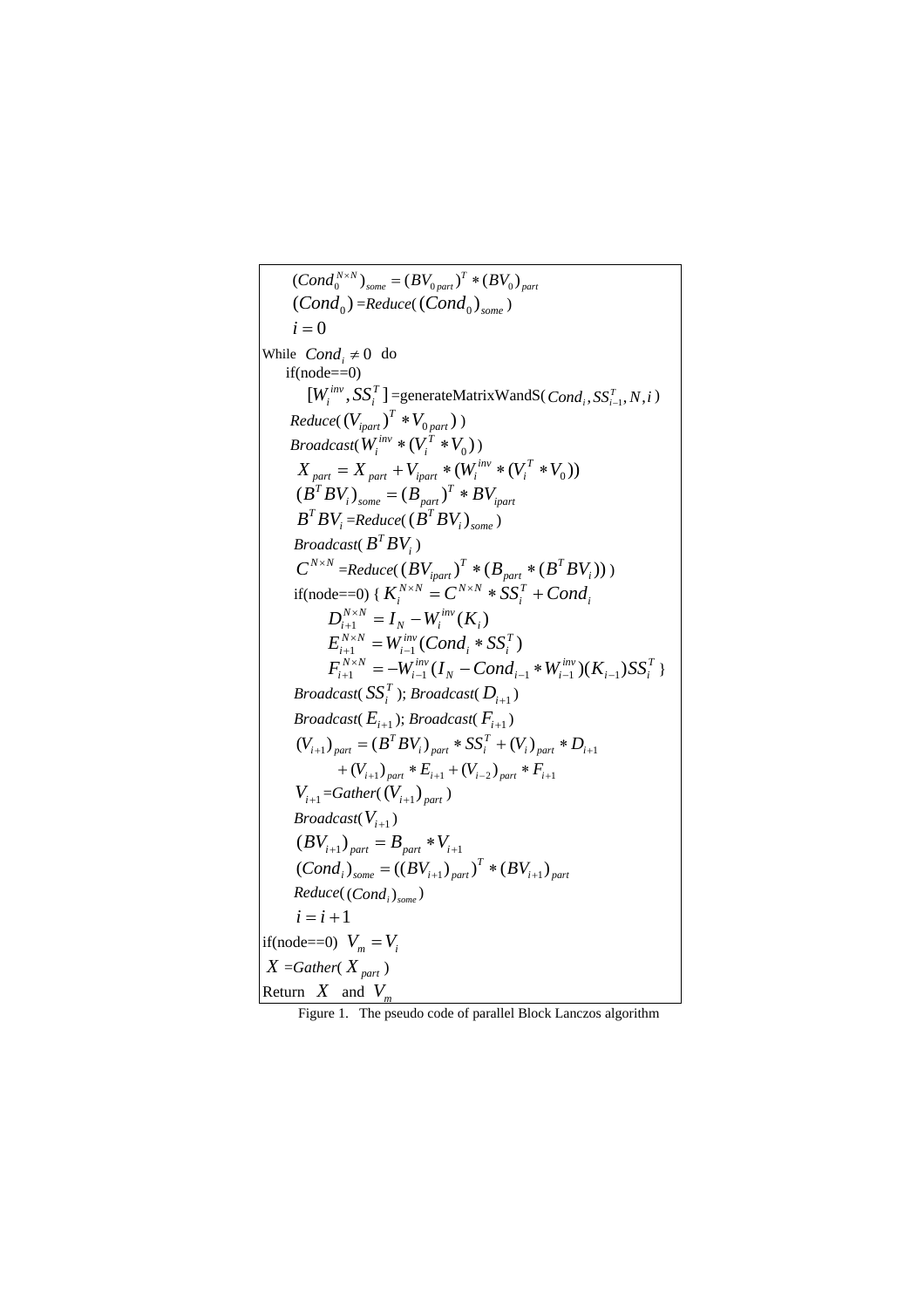As the first and most fundamental way of parallelization, matrix *B* is divided into *P*  $(n_1/P) \times n_2$  submatrices (each is denoted by  $B_{part}$ ) and allocated to *P* processors.  $B_{part}Y$  is computed in each processor with a common (unpartitioned) matrix  $\overline{Y}$ , where  $\overline{Y}$  is supplied to every processor by a broadcast. Figures  $3 \& 4$  depict the details for such matrix multiplication, where only two processors are used for simplicity. Another type of parallelization is devised for the computation of  $B^T \cdot BY$ . Since  $B_{part}$  is stored in each processor, the partial computation of  $B^T \cdot BY$  can be done in each processor. Now matching part of *BY* in each processor is used and the partial product is evaluated. Then, since each processor retains an incomplete product, the complete matrix is obtained by combining them together using the collective communication *Reduce*.

Description of other types of parallelization [6] is omitted here.

| Input: C and D of sizes $p \times q$ and $q \times N$ , respectively |
|----------------------------------------------------------------------|
| Output: $E = CD$ where E is a $p \times N$ vector.                   |
| Initialize as $E = 0$ .                                              |
| for $i=1,\dots, p$ do                                                |
| for $k = 1, \dots, q$ do                                             |
| if $c_{ik} = 1$ then                                                 |
| $e_i = e_i \wedge d_k$                                               |
| .                                                                    |

Figure 2. Parallel matrix multiplication by outer product computation

#### **4.3 Load Balancing Strategy**

Since the outer product computation in  $E = CD$  omits XOR operation if the corresponding component of *C* is zero as shown in Figure 2, the actual work load in the sparse matrix multiplication relies on the number of nonzero elements in the matrix. Thus, naive partitioning that allocates even rows/columns of *B* to individual processors does not guarantee even distribution of work load. In our algorithm, an equal number of rows to each node is assigned, and then rows are later interchanged among nodes in such a way that each partition contains approximately the same number of nonzeros. The swapping does not alter the nullspace of  $Bx = 0$ . Figure 5 illustrates the scheme where an 8X6 matrix *B* and a 6X2 matrix*Y* are employed. Only nonzero components of *B* are shown, moved to the left of the corresponding rows for illustration. Straightforward method (called *static partitioning*) of *B* shown in Figure 5a, which only divides the matrix with an equal number of contiguous rows (four rows in this case), leaves 18 and 13 nonzeros to Node1 and Node 2, respectively. However, *load balanced partitioning* shown in Figure 5b allows 15 and 16 nonzero elements, thus, the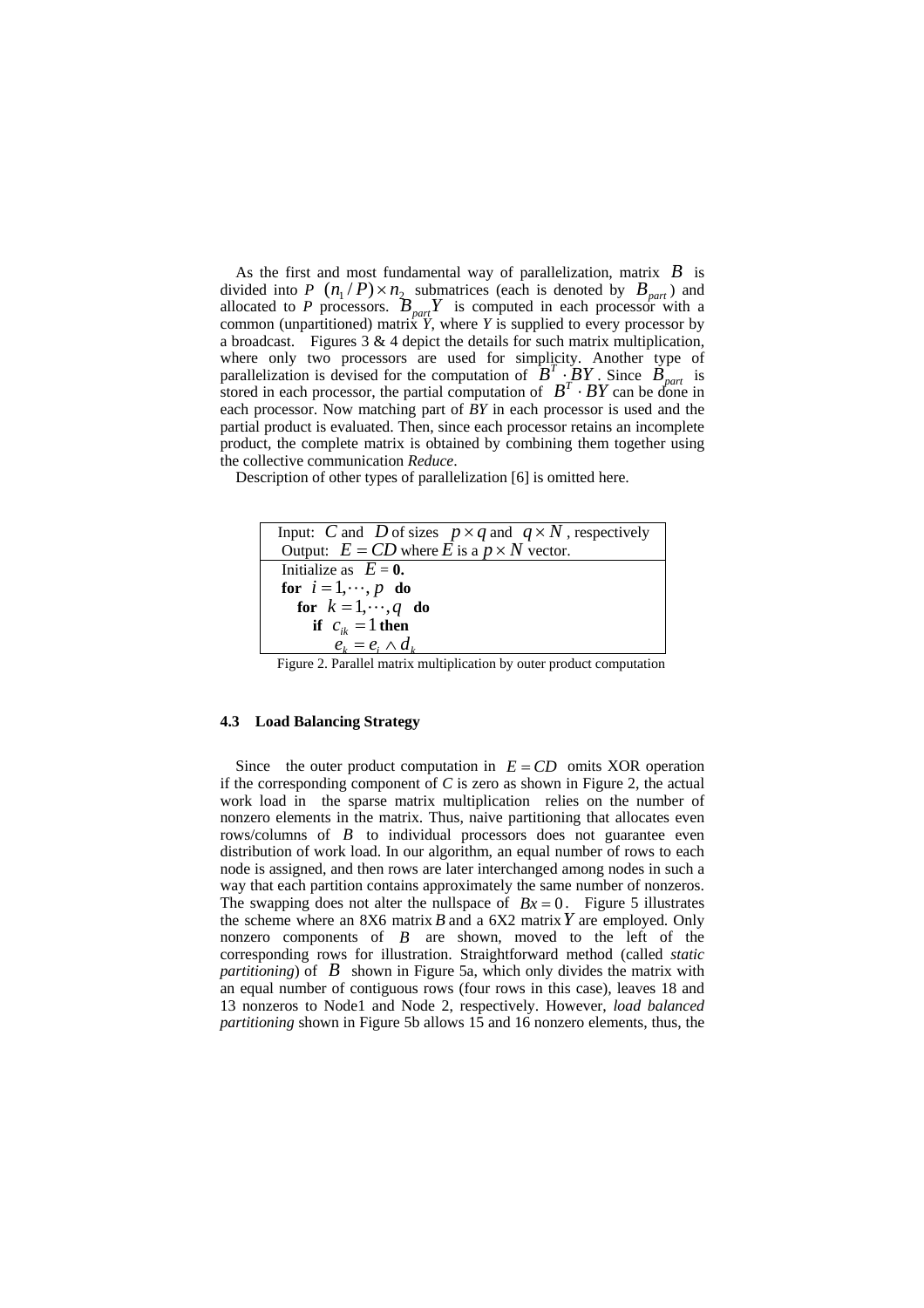computational load of two nodes is nearly equal. In the implementation, for both simplicity and load balancing in the remaining computation, an equal number of rows to each node is to be assigned at first. Then, rows are later interchanged among them as depicted in Figure 6. The swapping does not alter the nullspace of  $Bx = 0$ .



Figure 3. Broadcast of matrix/vector



Figure 4. Parallel computation of Type-B

We know there remains more to be done for perfect balancing. *B* is known at the start of the execution and never changes, but other matrices and vectors in the algorithm change while the computation is in progress; thus, it is not possible to partition with even load (nonzeros) in advance. Partitioning them equally during the iterations seems too complicated, thus, only *B* is equally partitioned.

#### **4.4 Time Complexity of the Algorithm**

Let  $\alpha$ ,  $\beta$ , and  $\gamma$  be the setup time, the inverse of bandwidth of the network, and a unit computation cost of one REDUCTION operation, respectively. The complexities of various group (collective) communications involving words under *P* processors are modeled respectively as

$$
T_{scatter}(P,n) = \lceil \log(P) \rceil \alpha + \frac{P-1}{P} n \beta
$$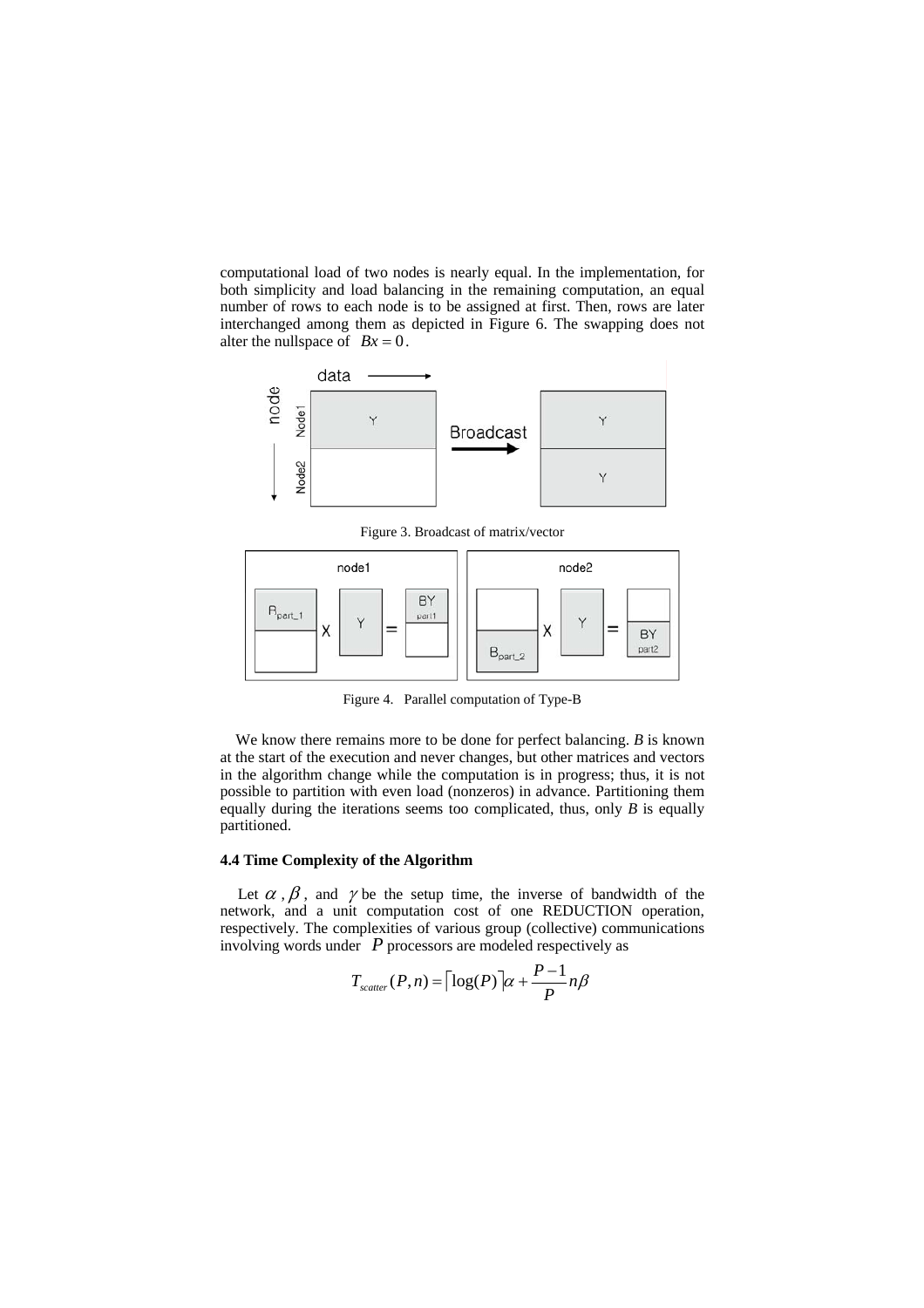$$
T_{\text{gather}}(P, n) = \left\lceil \log(P) \right\rceil \alpha + \frac{P - 1}{P} n\beta
$$

$$
T_{\text{broadcas}}(P, n) = \left\lceil \log(P) \right\rceil (\alpha + n\beta)
$$

$$
T_{\text{reduce}}(P, n) = \left\lceil \log(P) \right\rceil (\alpha + l\beta + n\gamma)
$$

Overall communication cost per iteration of the algorithm in Figure 1 is summed to

$$
T_{Lanczos-comm} =
$$
  
\n
$$
2(\lceil \log(P) \rceil (\alpha + n\beta) ) + 5(\lceil \log(P) \rceil (\alpha + N\beta) ) +
$$
  
\n
$$
3(\lceil \log(p) \rceil (\alpha + N\beta + N\gamma) ) + (\lceil \log(P) \rceil (\alpha + n\beta + n\gamma) ) +
$$
  
\n
$$
m * (\lceil \log(P) \rceil (\alpha + N\beta + n\gamma))
$$
  
\n
$$
\approx O(\lceil \log(P) \rceil (\alpha + n\beta + n\gamma))
$$



(a) Straightforward/naive partitioning



(b) Partition with even load distribution

Figure 5. Two data partitioning strategies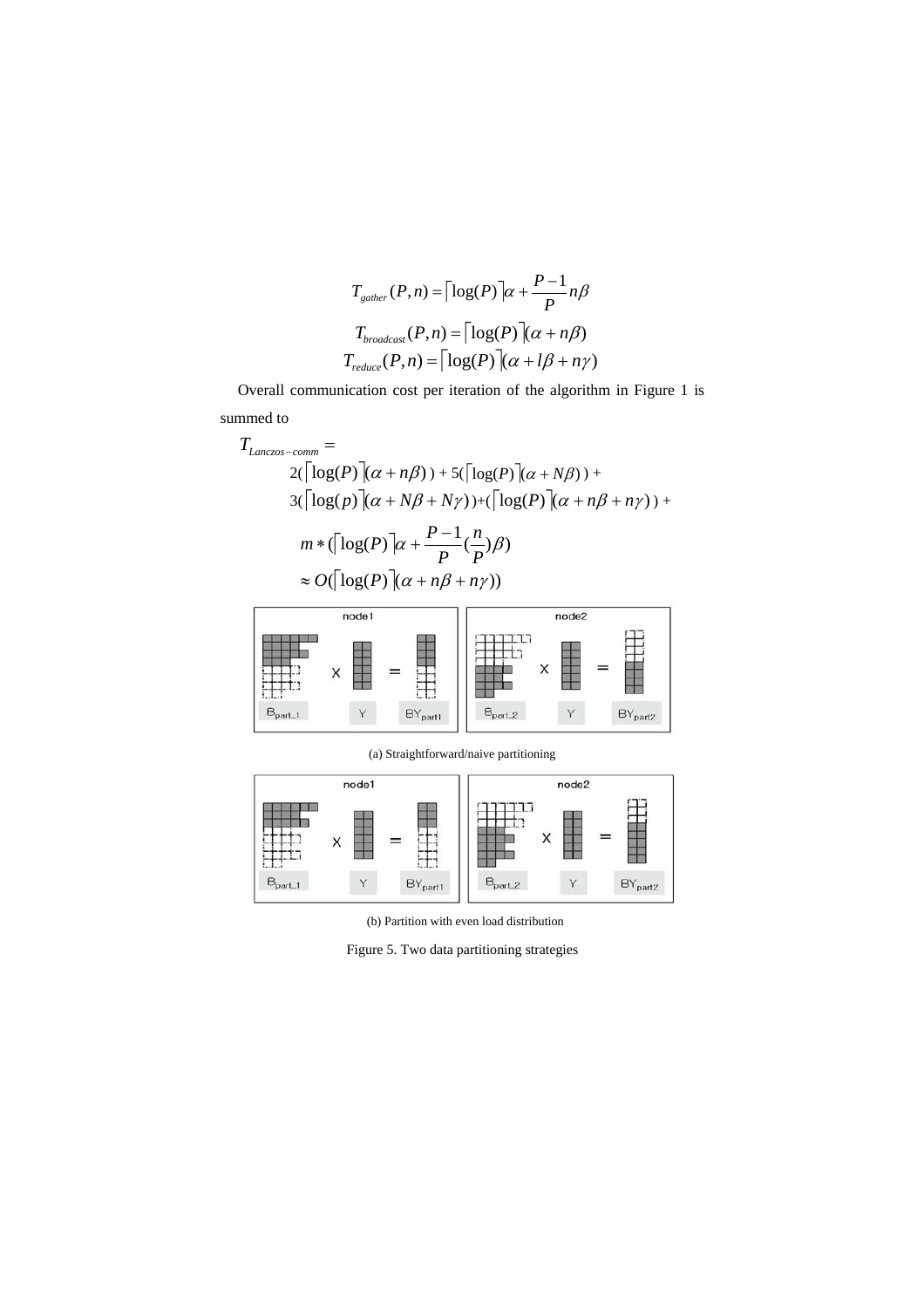

Figure 6. New partitioning that takes into account both the number of rows and nonzero counts.

Under the assumption of perfectly load balanced condition, pure computation cost can be estimated by dividing the sequential complexity by *P.* Thus, the execution time is found as [4,5]

$$
T_{Lanczos-comp} = O(m(\frac{nd}{P})) + O(m(\frac{nN}{P}))
$$

The total running time is estimated as

$$
T_{ParrelLanczos} = T_{Lanczos-comp} + T_{Lanczos-comm} =
$$
  

$$
O(m(\frac{nd}{P})) + O(m(\frac{nN}{P})) + O(\lceil \log P \rceil (\alpha + n\beta + n\gamma)m).
$$

Applying the relationship of  $m = n/M$  results in the total complexity as follows:

$$
T_{\text{Parrell.} \alpha \text{rcs}} = O(\frac{n^2 d}{NP}) + O(\frac{n^2}{P}) + O(\lceil \log P \rceil \frac{\alpha n + n^2 \beta + n^2 \gamma}{N}) \quad (3)
$$

Due to the term log *P*, the speedup may not improve linearly with the increase of parallel computing processors.

## **5 Experimental Results with Discussion**

The experiments have been performed on two 8-node clusters; one with Gigabit ethernet interconnection, and another with Myrinet. Processors are 1.6GHz Intel Pentium 4s with 256Mbyte main memory for Gigabit cluster. Myrinet cluster consists of 1.83GHz AMD Athlon XP 2500+ CPUs with 1Gbyte memory. We install MPICH 1.2.6.13 and MPICH\_gm 1.2.5.12 [13,14]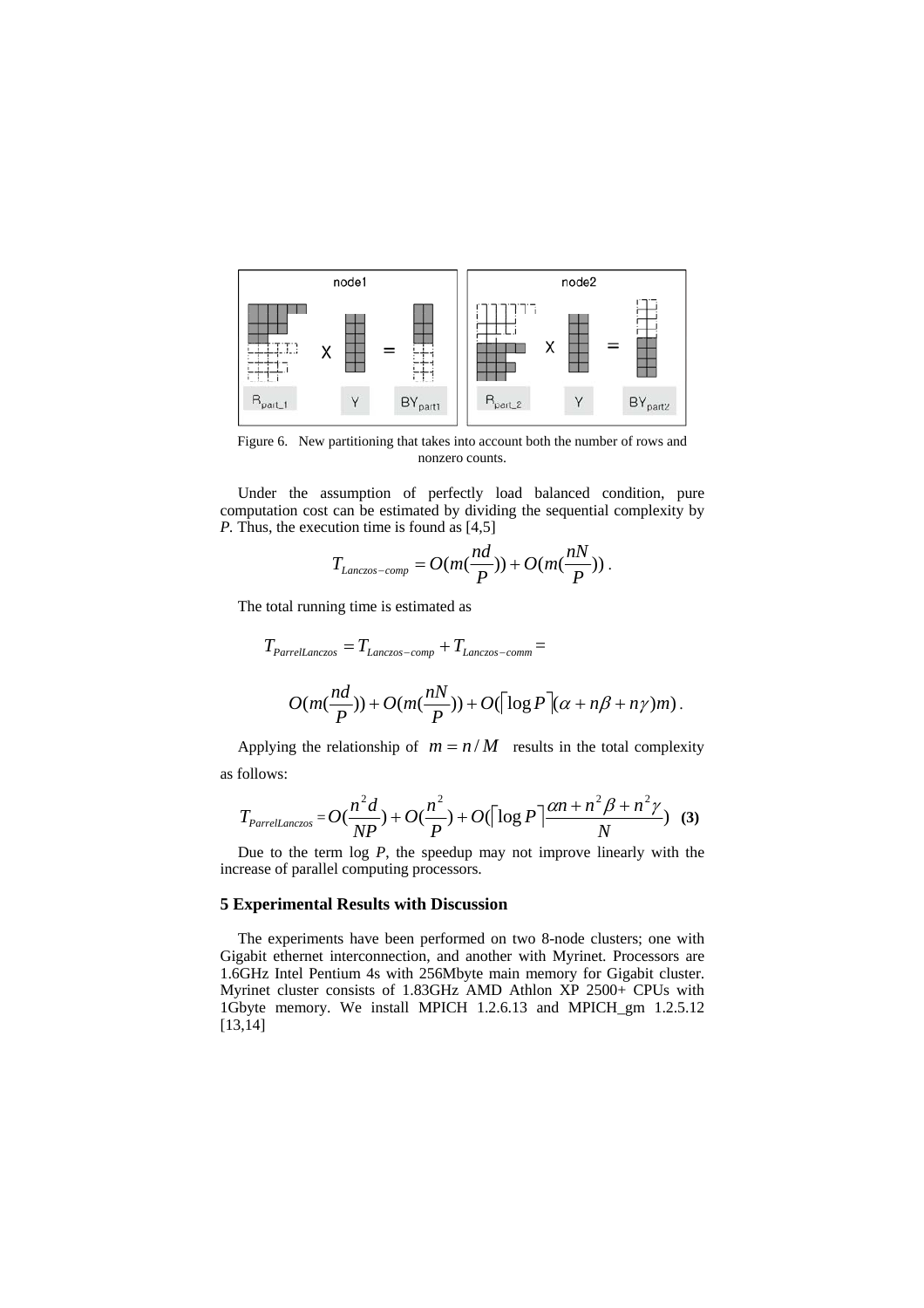Input matrices *B*s are synthetically generated by random placement of 1s with the restriction of *d* nonzeros per column. "t400k" is the largest matrix to fit to the main memory of a node in the cluster. Matrices have a row slightly larger than the column to avoid singularity like 100000 x 100100, 200000 x 200100, 400000 x 400100 for t100k, t200k, and t400k, respectively.

Previous results [4] were obtained on a shared memory parallel computer of SGI Origin 3800 with smaller inputs, thus, they can not be directly compared with ours. We instead compare our results of the load balanced scheme to those of straightforward partitioning algorithm.

Three sets of inputs are applied to the parallel computation with both static partitioning and load balanced allocation. The load balanced method always delivers better results with at least 6.30% up to 14.50% reduction in the execution time as shown in Table 1. The percentage values do not show any tendency as the matrix size grows. One of the reasons could be the fact that partial products computed by individual nodes during the matrix-matrix and matrix-vector computation have uneven number of 0s and 1s, thus, individual processors may not consume the same amount of computing time. In other words, only *B* matrix is partitioned with equal work load in the beginning, and all other matrices used in the algorithm are partitioned to have same number of rows/columns without the knowledge of nonzero count.

| balanced partition for t200k on the cluster with Myrinet (unit: hour) |  | Table 1. Comparison of CPU times of static partition and load- |  |  |  |  |
|-----------------------------------------------------------------------|--|----------------------------------------------------------------|--|--|--|--|
|                                                                       |  |                                                                |  |  |  |  |

| No. of nodes              |      |       |       |
|---------------------------|------|-------|-------|
| Static partition          | 3.09 | .84   | .10   |
| <b>Balanced partition</b> | 2.90 | 1.61  | 0.99  |
| enhancement( $\%$ )       | 6.30 | 14.50 | 11.03 |

The performance is surely affected by network speed, thus, faster networked Myrinet cluster always gives better results than Gigabit ethernet as observed in Figure 7. They also tell that the speedup increases as the increase of processors. However, the efficiency degrades as described below.

A big matrix of 800,000 x 800,100 (t800k,  $d = 35$ ) is employed on a larger cluster in KISTI supercomputer center [12] to observe the performance in wide range of parallel execution. Cluster in KISTI consists of 2.8GHz Intel Xeon DP processors with 3GB main memory interconnected with Myrinet2000. From Figure 8 we can observe 2.37% to 8.01% improvement in the load balanced method. Although the speedup grows by including more processors, the efficiency degrades, because the communication overhead grows faster than the rate of computing time reduction. Thus, if we want to achieve highest efficiency (rather than speedup), either the network should be sufficiently fast, or only a limited number of processors must be used to avoid the performance loss due to the increase in communication overhead.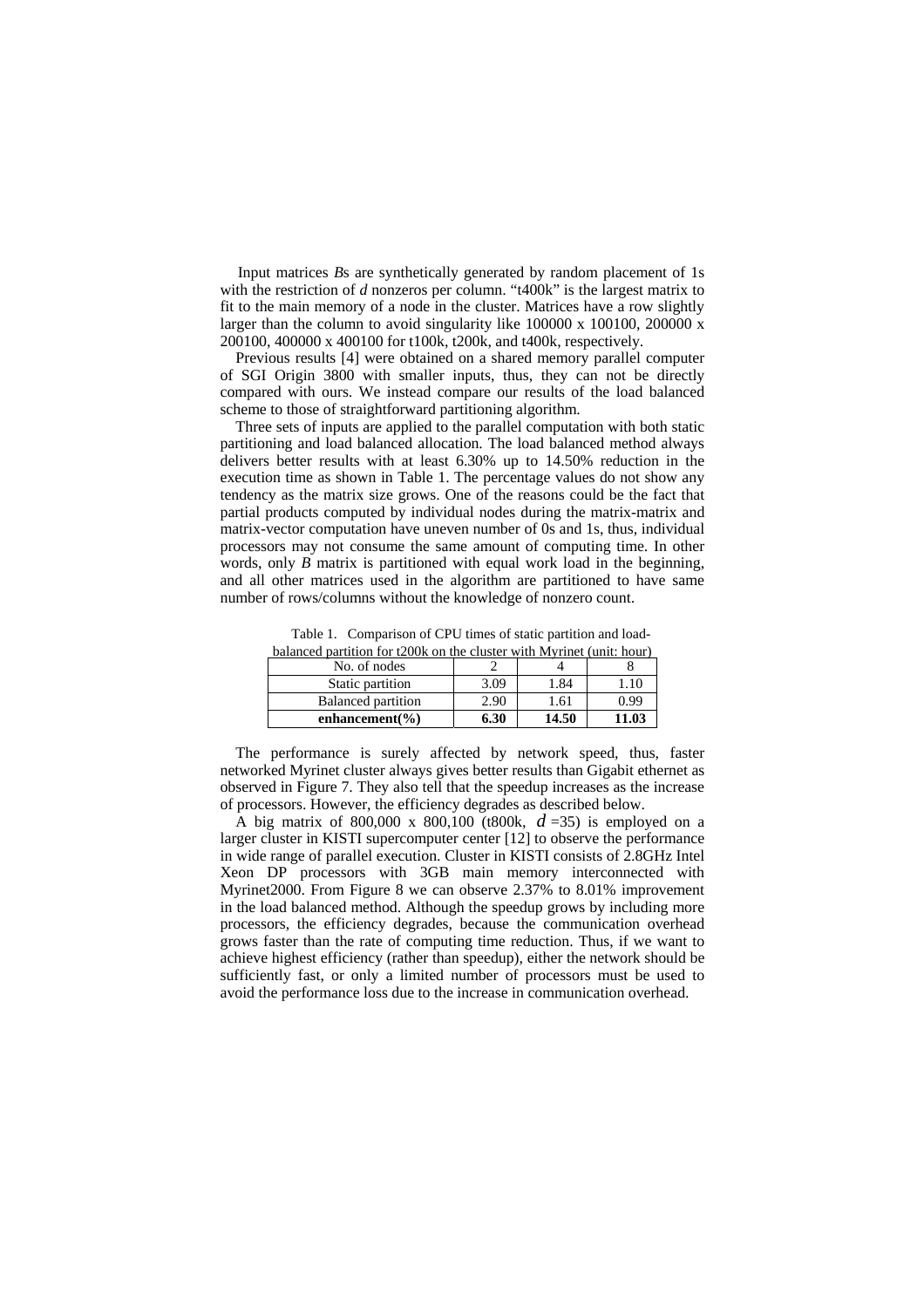# **6 Conclusions**

For the factorization of recent RSA keys of over 150 decimal digits with Number Field Sieve, Lanczos algorithm is used. To reduce the computing time and overcome the limit of main memory capacity of a single processor, parallel computation is necessary. This paper presents an efficient method to maximize the performance of parallel Lanczos computation by allocating even work load to every processor taking into account nonzero counts of the matrix *B*, and by properly arranging group communication among processors to reduce the communication overhead. Research of further improvement of the algorithm on highly parallel machines is under progress.

**Acknowledgement:** This research was supported in part by KOSEF grant (R01- 2006-000-11167-0) and in part by ETRI.



Figure 7. Speedup for t400k matrix



Figure 8. Efficiency of the balanced method